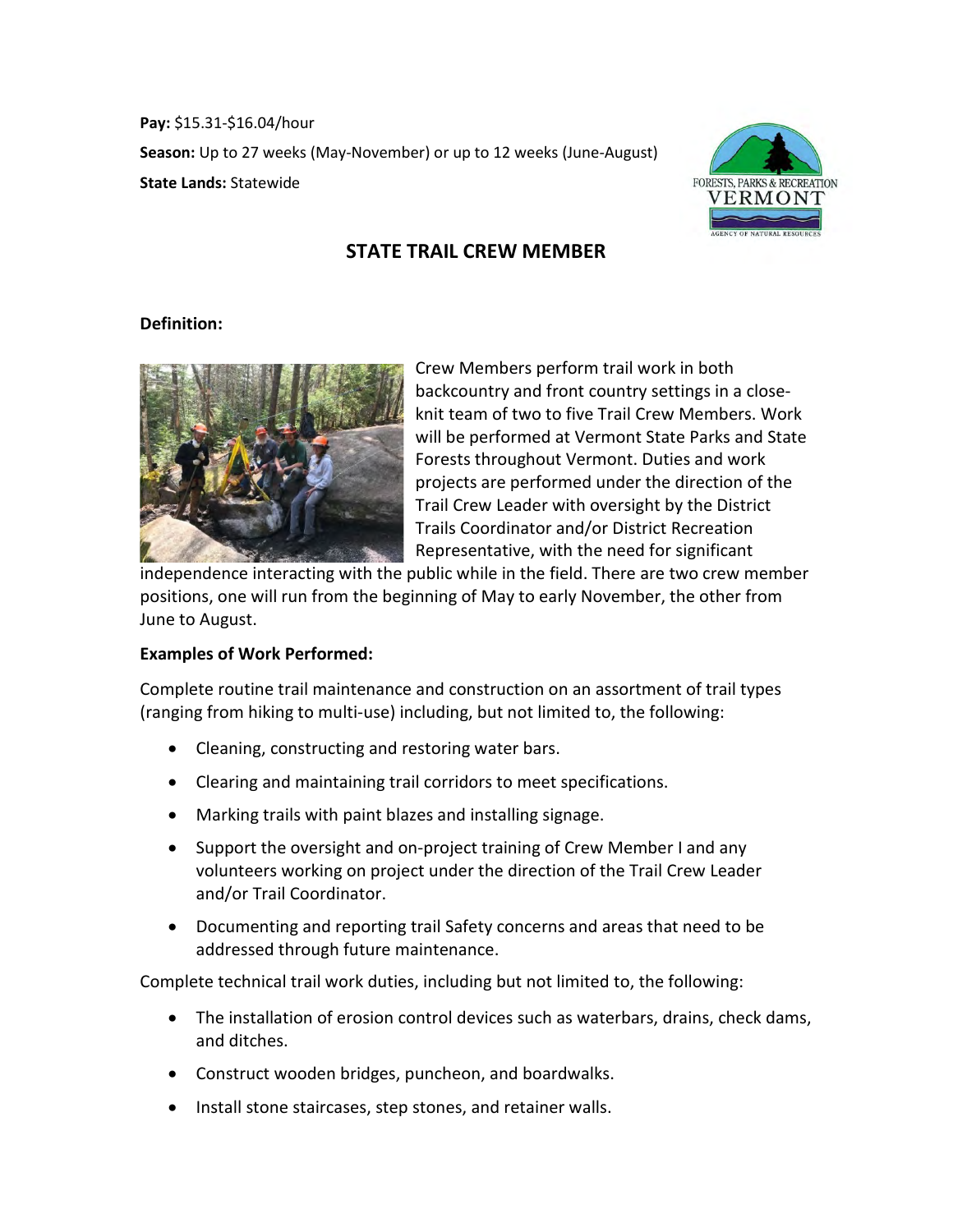- Full season Crew Members: Utilize power tools such as Chainsaws and brush saws to clear trees, saplings and blowdowns from trails. (Chainsaw training and certification is provided by VT FPR).
- Full seasons Crew Members: Milling lumber and/or logs with a chainsaw.
- Utilize drills and other power tools for rock work, timber construction, and light carpentry projects.
- Utilize a variety of rigging, typically utilizing a griphoist and/or a rope winch to move rocks, logs, soil, and other heavy materials on project sites.
- Operate small equipment such as power wheelbarrows as needed under the guidance and direction of the Trail Crew Leader and/or Trail Coordinator.
- Adhere to all applicable OSHA, VOSHA, and FPR safety guidelines at work.

## **Knowledge, Skills, and Abilities**

The ideal candidate will have the following skill sets (some advanced and technical skill training will be provided by FPR):

- Respectfully represent VT FPR at all times.
- Ability and willingness to work with other people.
- Knowledge of various trail maintenance and construction standards.
- Ability and willingness to care for, maintain and safely utilize chainsaws, hand tools and power tools. Basic trail maintenance and construction skills, or similar experience in property maintenance, forestry, construction, or landscaping.
- Knowledge and experience with basic carpentry skills (training will be provided on technical skills such as milling lumber with chainsaws, etc.).
- Knowledge of rockwork, including proper contact, understanding methods of dry-stacking rocks, along with quarrying and moving rocks.
- Understanding of the forces which affect trail surfaces such as surface water movement associated with varying topographies.
- Standard First Aid and CPR Certification; Wilderness First Aid is preferred.
- Ability to camp on project for up to three nights per week in either front country campsites or back country spike camps.

## **Environmental Factors:**

Duties are performed outdoors in all types of weather. Members must demonstrate the following: